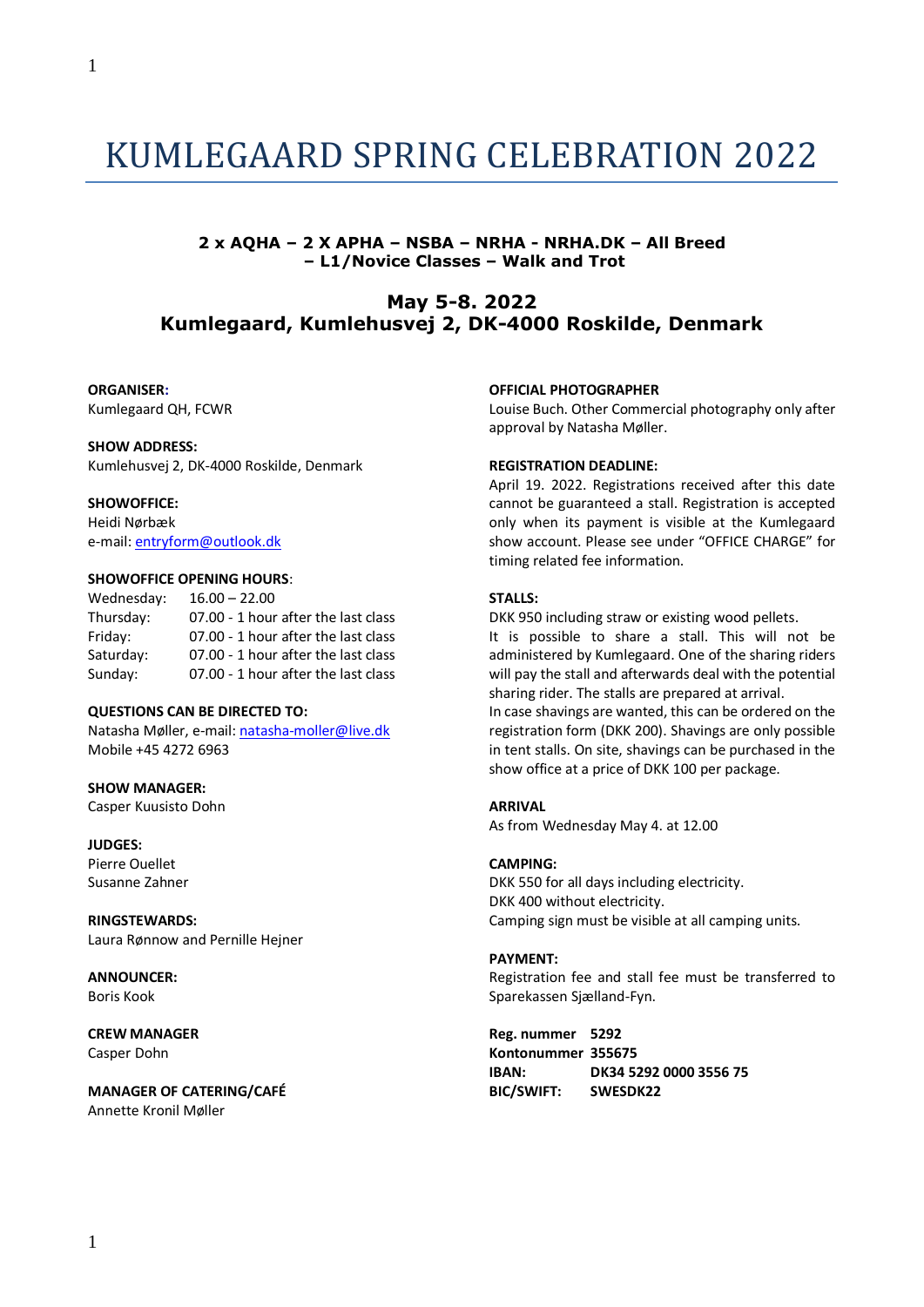# **ENTRY FORMS MUST BE SENT TO:**

Heidi Nørbæk Sønderbrogade 19,1, 8700 Horsens (from april 1, 2022) Phone +45 2256 0345 e-mail[: entryform@outlook.dk](mailto:entryform@outlook.dk)

#### **MEMBERSHIP CARDS:**

Membership card for AQHA (including Amateur/ Novice Amateur(L1) or Youth/Novice Youth(L1) card), APHA, NSBA, NRHA and NRHA.DK can be purchased at the show office.

**OBS!** Relevant documentation regarding riders, owners, and horses (AQHA, APHA, NSBA, NRHA, NRHA.dk) must be delivered to show office before the first start. No horses can start before the documentation has been accepted.

# **REFUND OF PAID FEES:**

By presenting a vet- or medical certificate May 2. at the latest, the entry fee will be paid back. Stall fee, camping fee and office charge will not be paid back.

# **LATE FEE:**

It is recommended to book and pay entry fee as early as possible, since you can save office charge the earlier you register. Already registered equipages can book extra classes by paying relevant entry fees only. Stalls are not guarantied, if not booked and paid April 19, 2022, at the latest.

# **ENTRY FEES**

| -------------         |
|-----------------------|
| <b>AQHA and APHA:</b> |
| Performance classes.  |

| Performance classes.               | <b>DKK 230</b>          |  |
|------------------------------------|-------------------------|--|
| Showmanship classes.               | <b>DKK 230</b>          |  |
| L1 Performance classes.            | <b>DKK 190</b>          |  |
| Halter classes.                    | <b>DKK 190</b>          |  |
| <b>NSBA:</b>                       |                         |  |
| Open.                              | <b>DKK 290</b>          |  |
| Non Pro.                           | <b>DKK 190</b>          |  |
| <b>NRHA:</b>                       |                         |  |
| Divided into Entry Fee + Judge Fee |                         |  |
| Open                               | DKK $675 + 675 = 1.350$ |  |
| Non Pro                            | DKK $675 + 575 = 1.250$ |  |
| Intermediate Open,                 |                         |  |
| Limited Open,                      |                         |  |
| Intermediate Non Pro,              |                         |  |
| Limited Non Pro,                   |                         |  |
| Snaffle Bit/Hack. 5&U Open         | DKK $200 + 100 = 300$   |  |
| Rookie Professional,               |                         |  |
| Nov. Horse Open Level 1 and 2,     |                         |  |
| Rookie Level 1 and 2               | DKK $135 + 65 = 200$    |  |
| All Youth classes                  | $DKK$ 70 + 0 = 70       |  |
| NRHA.dk:                           |                         |  |
| Divided into Entry Fee + Judge Fee |                         |  |
| Open/Non Pro.                      | DKK $150 + 75 = 225$    |  |
| Green/Youth/Rookie.                | $DKK$ 100 + 50 = 150    |  |
|                                    |                         |  |

| LUJY CIUJJCJ                  | טכ וווש        |
|-------------------------------|----------------|
| All breed Open:               |                |
| All classes including W/T     | DKK 120        |
| <b>Everybody Win Classes</b>  |                |
| Reining and Trail.            | <b>DKK 500</b> |
|                               |                |
| <b>PAID WARM UP</b>           |                |
| Per equipage per Time Unit.   | DKK 100        |
|                               |                |
| <b>OFFICE CHARGE</b>          |                |
| Per Horse incl. video service | <b>DKK 675</b> |
| - If registered by April 19   | DKK 375        |
| - If registered by April 5    | <b>DKK 225</b> |
| AQHA fee per horse*           | <b>DKK75</b>   |
| APHA fee per horse *          | <b>DKK 75</b>  |
|                               |                |

Easy classes DKK 50

\*Only when starting in AQHA/APHA classes.

# **AQHA and APHA**:

Classes will be judged according to the AQHA and APHA rule books, respectively. Copy of AQHA/APHA registration certificates and copy of valid membership card must be attached.

We encourage everybody to acquire membership cards and relevant licenses prior to the show. You must hold a relevant membership card to participate.

Regarding classing out of L1/novice classes. Please see online information at AQHA.com and APHA.com.

# **NSBA**:

Open for horses registered in AQHA, APHA, ApHC, Palomino Horse of America, International Buckskin Horse Association, Pinto Horse Association, Pony of America Club and American Buckskin Registry Association.

Membership is required in either NSBA Scandinavia or NSBA USA. The NSBA rule book is in force. Information at [www.nsba.com.](http://www.nsba.com/)

Copy of registration certificate as well as valid membership cards for riders and owners must be submitted along with the booking of classes.

All classes are jackpot classes, 55 % of the entry fee will be in the pool. Distribution of the pool according to the NSBA payout schedule. Prizes will be announced by show office.

More info at [www.nsba.se.](http://www.nsba.se/)

# **NRHA**

Open for all breeds and for NRHA members. Classes will be judged according to NRHA rules. Copy of valid membership card plus Competition License must be attached booking. 50 % of the entry fee minus Trophy Fee will be in the pool apart from Youth classes. In Youth classes it is 100 %. We encourage everybody to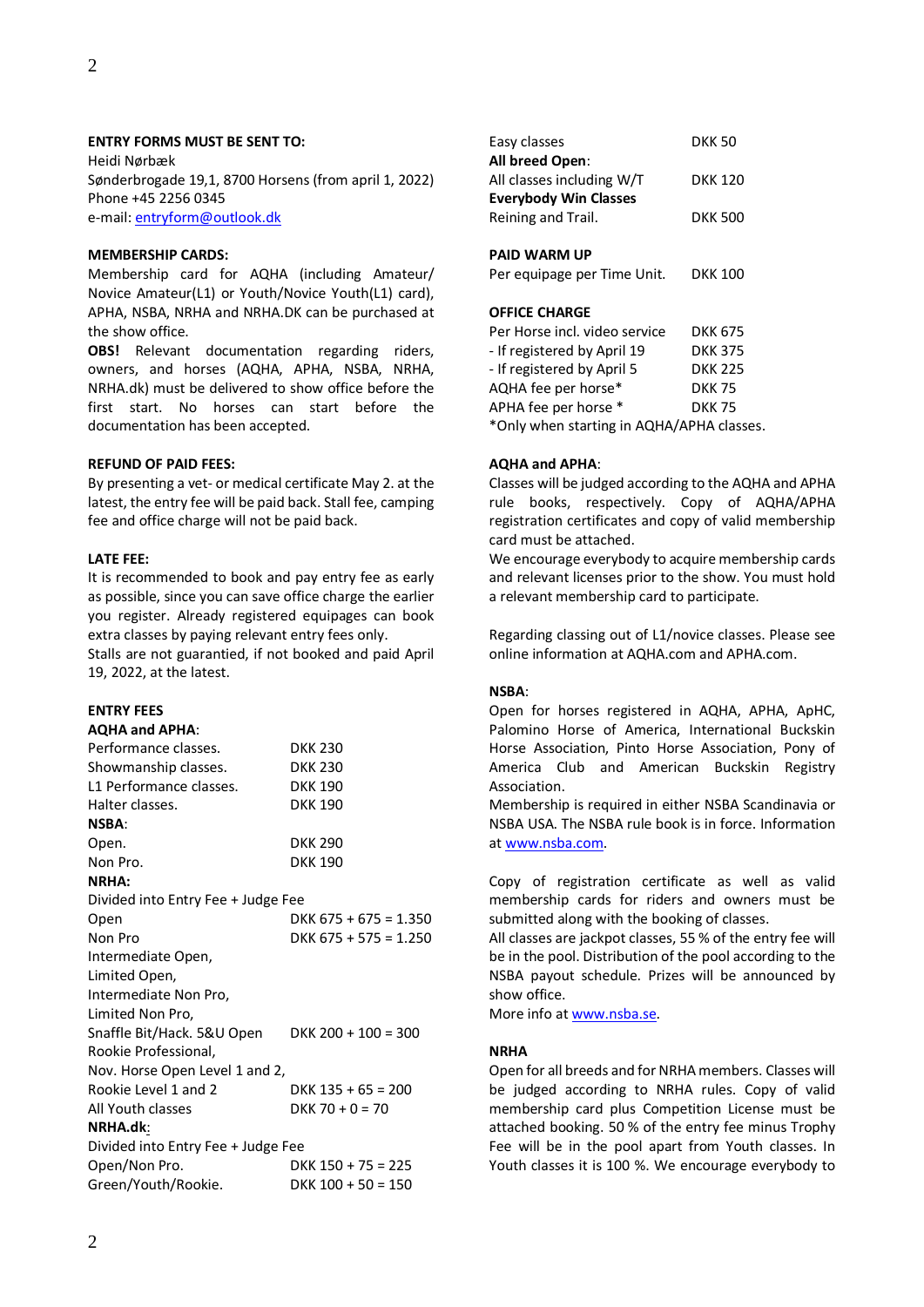acquire membership cards and relevant licenses prior to the show. Info a[t www.nrha.](http://www.nrha.com/)[com](http://www.nrha.com/).

# **NRHA.DK**:

Open for all breeds and for NRHA.DK & SRHA members. Classes will be judged according to NRHA & NRHA.dk rules. Copy of valid membership card plus Competition License must be attached booking. 60 % of the entry fee will be in the pool. NRHA, NRHA.dk or SRHA horse license is mandatory. We encourage everybody to acquire membership cards and relevant licenses prior to the show. Info at [www.nrha.dk.](http://www.nrha.dk/)

#### **ALL BREED**

All Breed classes will be judged according to the AQHA rule book. Rules regarding bit equivalent with the AQHA L1/Novice classes.

#### **WALK/TROTT (W/T)**

These classes are for Amateur or Youth classes only. Equipage starting in equivalent classes including lope (AQHA, APHA, NSBA, All Breed) are not allowed in W/T, since the purpose with the latter is to offer at competition opportunity for riders not willing or able to lope. W/T classes are not supposed to be used as warm up. For that purpose, Paid Warm Up is offered.

#### **PRIZES AND AWARDS**

Ribbons for the best six places will be distributed in all classes.

Sponsor awards will be available to the best riders in a vast number of AQHA and APHA classes. Please see further information prior to and at the show.

#### **NRHA**

A Morrison trophy is available in the Open and in the Non Pro classes. A Morgan trophy is available in the Limited Non Pro class. In all other classes Plaques are available.

Added money or Jackpot:

Open: DKK 9.300.

Non Pro: 8.000.

Intermediate Open, Limited Open, Intermediate Non Pro, Limited Non Pro and Snaffle Bit/Hackamore 5 & Under: DKK 2.000.

Rookie Professional, Novice Horse Open Level 2, and Rookie Level 2: DKK 1.300.

Rookie Level 1 and all Youth classes: Jackpot.

#### **NRHA.DK**

60 % of the entry fee in the pool.

#### **NSBA.**

55 % of the entry fee in the pool.

Added money or Jackpot:

All Open classes. DKK 3.000.

All Non Pro classes. DKK 2.000.

The three young horse Cup classes: Jackpot.

Only NSBA-S members can participate in the association's Year End awards competition.

Only NSBA USA members will earn point to this association's rankings.

# **NSBA YOUNG HORSE CUP**

For 2 and 3 year old horses.

Includes the disciplines Showmanship at Halter, In Hand Trail and Longe Line.

The classes are conducted class-in-class, but each age group will have their own award ceremony.

The overall result in the Young Horse Cup is based on the accumulated results in the relevant classes across all age groups. The best EQUIPAGE is the winner.

The winner will receive DKK 2.500 and a Trophy.

Nr. 2 receives DKK 2.000.

Nr. 3 receives DKK 1.500.

Nr. 4 receives DKK 1.000.

Nr. 5 receives DKK 500.

Young horses which during Spring Celebration are ridden in other competitions regardless of associations cannot also participate in the Young Horse Cup.

#### **EVERYBODY WIN CLASSES**

50 % of the entry fee in the pool. Added money: Reining. DKK 7.500 Trail. DKK 7.500

#### **AWARD CEREMONYS**

During award ceremonies all class participants or their representatives are obligated to be present in the arena together with their horse and in correct attire. In case of the absence of a placed participant the potential award of this participant (not prize money) will be given to the next riders in the order of their ranking.

# **ALL AROUND AWARDS**

Will be distributed after the final class in the relevant association divisions. Winners will be found after adding the results of the two judges. The winner receives DKK 500. Results will be published after the show at our media platforms.

#### **PAID WARM UP**

The purpose of PWU is to give horses and riders an opportunity to get acquainted with the arena and the surroundings the number of Pleasure equipages is limited to 20.

Paid warm up Trail will be conducted in the outdoor arena if the weather is acceptable. The number of Trail equipages is limited to 30. In Trail 12 minutes will be at disposition for groups of 3 equipages. You can in advance inform show office, who you might team up with in a PWU Trail class. If not show office will organize this. No horse apart from in reining can obtain more than one time slott.